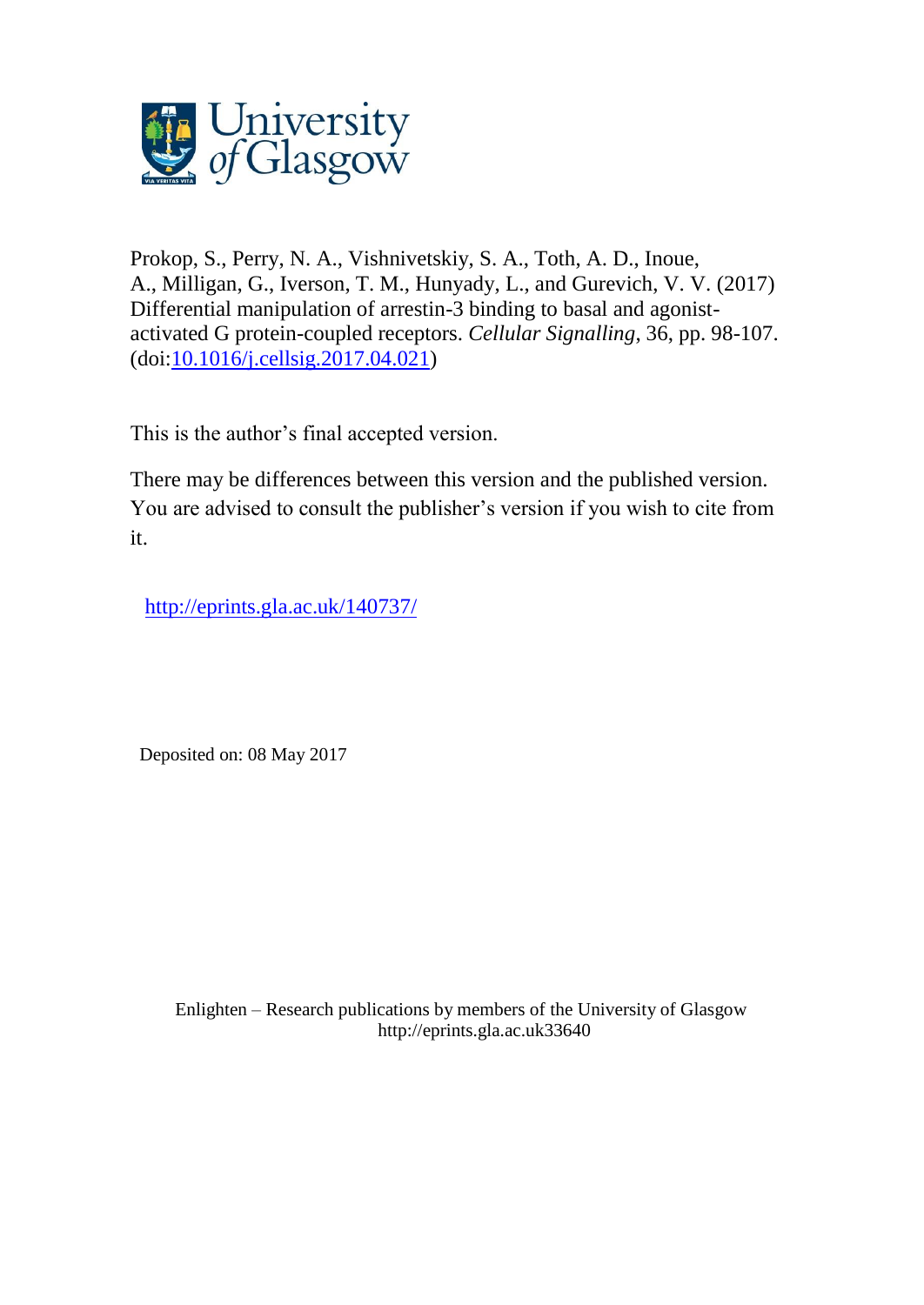#### **Differential manipulation of basal and agonist-induced arrestin-3 binding to GPCRs.**

Susanne Prokop<sup>1</sup>, Nicole A. Perry<sup>2</sup>, Sergey A. Vishnivetskiy<sup>2</sup>, Andras D. Toth<sup>1</sup>, Asuka Inoue<sup>3</sup>, Graeme Milligan<sup>4</sup>, Tina M. Iverson<sup>2</sup>, Laszlo Hunyady<sup>1</sup>, Vsevolod V. Gurevich<sup>2</sup>.

<sup>1</sup> Department of Physiology, Faculty of Medicine, Semmelweis University, Budapest, Hungary

<sup>2</sup> Department of Pharmacology, Vanderbilt University, Nashville, TN 37221, USA

<sup>3</sup> Graduate School of Pharmaceutical Sciences, Tohoku University, Sendai, Miyagi 980-8578, Japan

<sup>4</sup> Centre for Translational Pharmacology, Institute of Molecular, Cell and Systems Biology, College of Medical, Veterinary and Life Sciences, University of Glasgow, Glasgow G12 8QQ, Scotland, United Kingdom

#### **Abstract:**

Non-visual arrestins interact with hundreds of different G protein-coupled receptors (GPCRs). Here we show that by introducing mutations into elements that directly bind receptors, the specificity of arrestin-3 can be altered. Several mutations in the two parts of the central "crest" of the arrestin molecule, middle-loop and C-loop, enhanced or reduced arrestin-3 interactions with several GPCRs in receptor subtype and functional state-specific manner. For example, the Lys139Ile substitution in the middle-loop dramatically enhanced the binding to inactive  $M_2$  muscarinic receptor, so that agonist activation of the  $M_2$  did not further increase arrestin-3 binding. The Lys139Ile mutation made arrestin-3 essentially an activation-independent binding partner of  $M<sub>2</sub>$ , whereas its interactions with other receptors, including the  $\beta_2$ -adrenergic receptor and the  $D_1$  and  $D_2$  dopamine receptors, retained normal activation dependence. In contrast, the Ala248Val mutation enhanced agonist-induced arrestin-3 binding to the  $\beta_2$ -adrenergic and  $D_2$  dopamine receptors, while reducing its interaction with the  $D_1$  dopamine receptor. These mutations represent the first example of altering arrestin specificity via enhancement of the arrestin-receptor interactions rather than selective reduction of the binding to certain subtypes.

#### **1.Introduction**

Dysfunction of G protein-coupled receptor (GPCR) signaling plays an important role in the pathogenesis of numerous human diseases [\[1,](#page-11-0) [2\]](#page-11-1). Because receptor activity is crucial for normal cell function, it is tightly controlled by several regulatory mechanisms, with inappropriate activity linked with many disease states. For example, gain-of-function mutations that result in excessive activity or elevated ligand production that over-stimulates normal receptors can each cause endocrinological disorders and malignant tumors [\[1,](#page-11-0) [3,](#page-11-2) [4\]](#page-11-3). Conceivably, the introduction of negative regulators into pathological cells can suppress excessive signaling and potentially correct these problems.

Arrestins bind active phosphorylated GPCRs [\[5,](#page-11-4) [6\]](#page-11-5), thereby terminating G protein signaling [\[7\]](#page-11-6), and facilitating receptor internalization [\[8\]](#page-11-7). Thus, arrestins can potentially be used in compensational therapy aiming at suppression of excessive G protein-mediated signaling [\[9,](#page-11-8) [10\]](#page-11-9). Vertebrates have more than 800 GPCRs [\[11,](#page-11-10) [12\]](#page-11-11) and only four different arrestins [\[13\]](#page-11-12). Arrestin-1 and -4 are expressed in the visual system [\[14\]](#page-11-13), whereas arrestin-2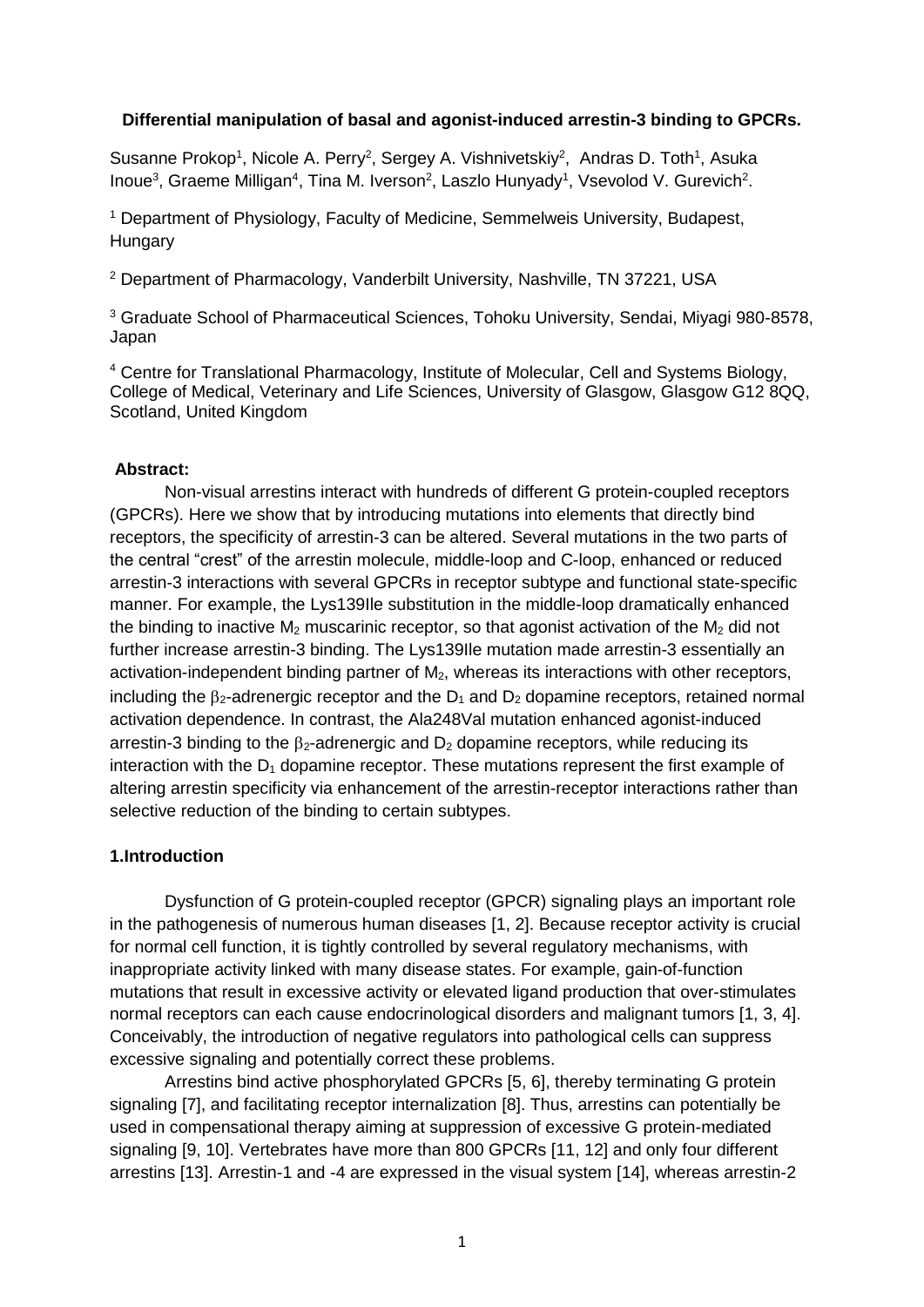and -3 (also known as β-arrestin1 and 2) are ubiquitously expressed, and each regulates hundreds of receptors. Previous work established that arrestins can be "pre-activated" by mutations destabilizing their basal conformation, thereby increasing their binding to GPCRs [\[15-17\]](#page-11-14). Enhanced arrestin-1 was shown to partially compensate for defects of rhodopsin phosphorylation in vivo [\[10\]](#page-11-9). Similarly, enhanced non-visual arrestins could reduce the signaling of hyperactive GPCRs. But as arrestin-2 and -3 are fairly promiscuous [\[18\]](#page-11-15), enhanced non-visual arrestins would likely have unwanted side effects as they would simultaneously affect the function of all receptors expressed in the same cell. Thus, to use enhanced non-visual arrestins as therapeutic agents, their specificity must be dramatically increased.

to the feasibility of engineering arrestin-2 and -3 with enhanced receptor selectivity is suggested by strict selectivity of visual arrestin-1, exclusively expressed in photoreceptor cells, for photopigments. Arrestin-1 binds to phosphorylated light-activated (P-Rh\*) rhodopsin with much higher affinity than other receptors [\[19,](#page-11-16) [20\]](#page-11-17). Earlier studies identified elements [\[20\]](#page-11-17) and individual residues on the receptor-binding surface [\[21\]](#page-11-18) responsible for receptor preference of arrestins. The exchange of ten non-identical residues on the receptor-binding surface can change arrestin-1 preference to that of arrestin-2, and vice versa [\[21\]](#page-11-18). Point mutations at these positions were shown to increase of the preference of arrestin-3 for some cognate receptors over other up to 4-fold, whereas double mutations yielded 50-fold differential in the binding to  $M_2$  muscarinic over  $\beta_2$ -adrenergic receptor [\[22\]](#page-11-19). Comparison of crystal structures [\[23,](#page-11-20) [24\]](#page-11-21) and primary sequences of arrestin-1 and -2 additionally identifies a key valine residue in arrestin-1 that stabilizes its N-domain, and likely contributes to its high selectivity for rhodopsin, as demonstrated by a dramatic increase in the binding to noncognate M<sup>2</sup> muscarinic receptor of arrestin-1 with a single Val83Ser mutation [\[23\]](#page-11-20). However, mutations of the ten "receptor-discriminator" residues identified in the arrestin-1/arrestin-2 chimeras did not affect arrestin-3 binding to some of the GPCRs tested, including the  $D_1$ dopamine  $[22]$  or  $Y_1$  neuropeptide  $[25]$  receptors, while some of the same mutations dramatically change arrestin-3 binding to  $D_2$  dopamine and  $Y_2$  neuropeptide receptors. Here we took advantage of the recent crystal structure of arrestin-1 in complex with rhodopsin [\[26\]](#page-12-1), which identified additional elements, including the middle-loop and C-loop, both of which engage the receptor and therefore might play a role in arrestin selectivity. We used four model GPCRs ( $M_2$  muscarinic,  $\beta_2$ -adrenergic,  $D_1$  dopaminergic, and  $D_2$  dopaminergic) and show that mutations in these regions of arrestin-3 differentially affect its basal and agonistinduced binding.

# **2. Material and methods**

## 2.1. Materials.

Restriction endonucleases and other DNA modifying enzymes were from New England Biolabs (Ipswich, MA). Cell culture reagents and media were from Mediatech-Corning (Manassas, VA), Life-technologies (Carlsbad, CA), or PAA Laboratories GmbH (Pasching, Austria). Luciferase substrate coelenterazine *h* was from NanoLight Technology (Pinetop, AZ). DNA purification kits were from Zymo Research (Irvine, CA). All other reagents were from Amresco (Solon, OH) or Sigma-Aldrich (St Louis, MO).

2.2. Mutagenesis and plasmid construction.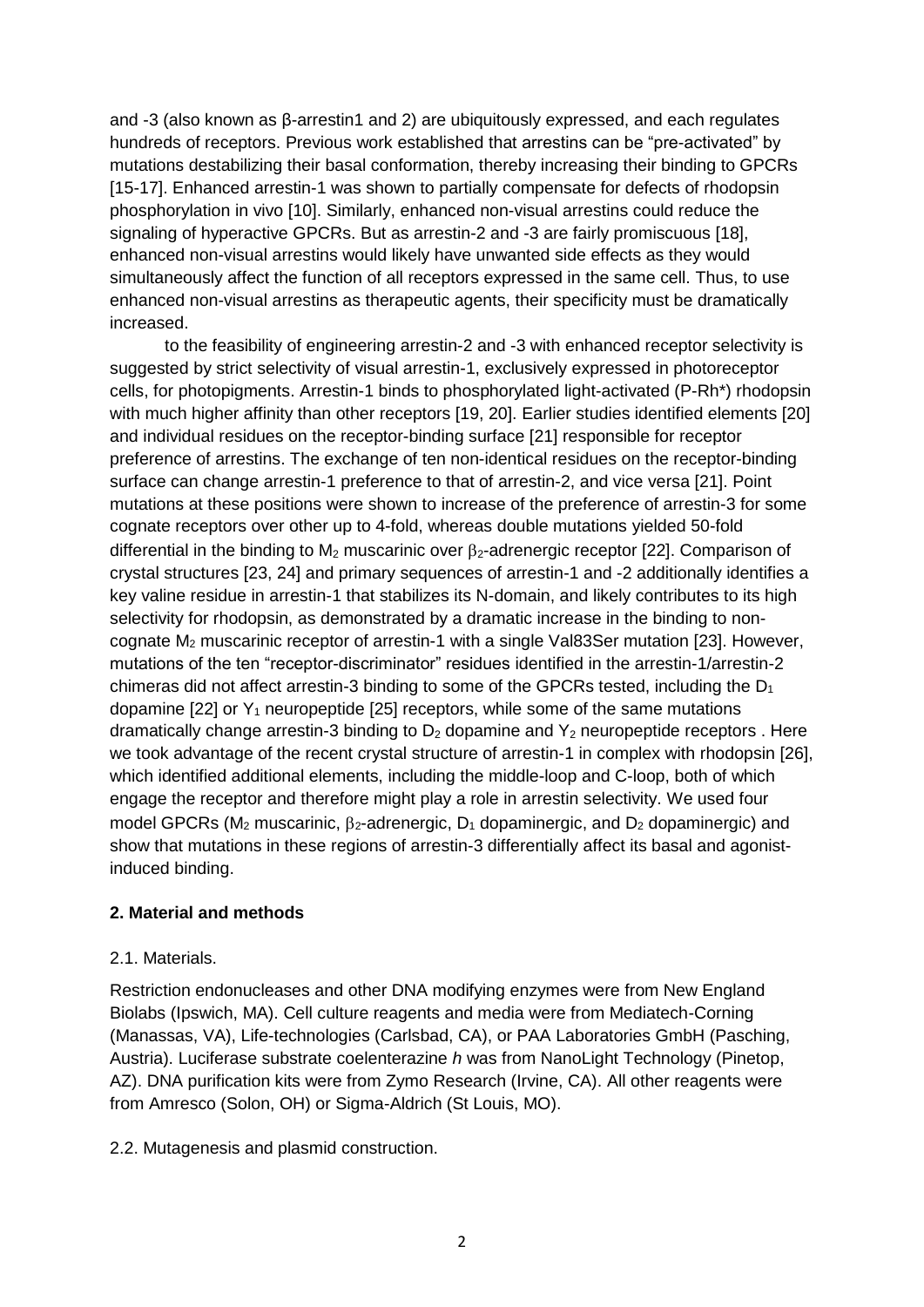Plasmids encoding short splice variant of bovine arrestin-3 [\[27\]](#page-12-2) with unique restriction sites introduced by silent mutations were used to introduce mutations on the background of Ala87Val base mutant (which is expected to be predisposed to higher receptor selectivity), as described [\[22,](#page-11-19) [25\]](#page-12-0). To generate all mutants, oligonucleotides harboring the desired substitutions were used as forward primers and an oligonucleotide downstream from the far restriction site was used as a reverse primer for PCR. Resulting fragments of various lengths and an appropriate primer upstream of the near restriction site were then used as reverse and forward primers, respectively, for the second round of PCR. Restriction sites Bam*H*I and Bsi*W*I were used for introducing indicated Lys139 substitutions and Bsi*W*I and XbaI to introduce mutations in the C-domain. The resulting fragments were purified, digested with the respective enzymes, and subcloned into the suitably digested pGEM-2 plasmid (Promega; Madison, WI) encoding (WT) bovine arrestin-3 with engineered restriction sites [\[22\]](#page-11-19).

## 2.3. Direct *in vitro* Binding Assay

*In vitro* transcription, translation, preparation of light-activated phosphorylated rhodopsin (P-Rh\*), and in vitro direct binding assay were performed as previously described [\[21,](#page-11-18) [28\]](#page-12-3).

# 2.4. Bioluminescence Resonance Energy Transfer (BRET) Assay

COS-7 cells were transfected using Lipofectamine 2000 (2μl Lipofectamine/1μg DNA) in 6 well plates. We have previously determined the amounts of plasmid DNA to produce sufficient excess of arrestin-3 over receptor and therefore saturate the BRET signal [\[22,](#page-11-19) [29\]](#page-12-4). 48 hours after transfection, the appropriate ligands (agonist carbachol (carbamoylcholine) and inverse agonist atropine for  $M_2R$ , agonists isoproterenol for  $\beta_2AR$ , dopamine for  $D_1R$ , and quinpirole for  $D_2R$ ) were used at 10  $\mu$ M. After stimulation, 5  $\mu$ M luciferase substrate coelenterazine *h* was added, and BRET was measured between RLuc8-tagged receptors, and Venus-tagged arrestins, as previously described [\[22,](#page-11-19) [25,](#page-12-0) [29\]](#page-12-4). BRET measurements for Figure 5 were performed with Varioskan Flash Multimode Reader (Thermo Scientific, Waltham, MA).

# 2.5. Co-immunoprecipitation

HEK293 arrestin-2/3 KO cells [\[30\]](#page-12-5) were co-transfected with  $HA-M_2R-RLuc8$  (0.5 µg) and a Venus-Arrestin construct (0.25-1 µg) using Trans-Hi™ DNA transfection reagent (1 µg DNA: 3 µL reagent) in 6-well plates. At 48 hours post-transfection, the cells were incubated in either serum-free DMEM or serum-free DMEM with 10 µM carbachol (carbamoylcholine) for 15 min. After stimulation, the cells were lysed in IP buffer (50 mM Tris-HCl pH 7.5, 2 mM EDTA, 250 mM NaCl, 10% glycerol, 0.5% NP-40, 20 mM NaF, and 1mM NaVO<sub>3</sub>) and incubated at 4°C for 1 h. The lysates were then centrifuged (max speed, 15 min) and the supernatants were pre-cleared by incubation for 1 h with 25  $\mu$ L protein G agarose beads. The beads were pelleted by centrifugation, a 30  $\mu$ L aliquot was removed for input analysis, and the remaining lysates were incubated overnight at 4°C with 1 µg HA antibody (Sigma-Aldrich, 3F10). The next morning 50 µL protein G agarose beads were added and incubated for an additional 2 h. The beads were then washed three times with 1 mL of ice-cold IP buffer before elution with 35 µL of SDS sample buffer (Sigma-Aldrich, Laemmli 2X) at room temperature. Samples were analyzed by Western blot. Co-immunoprecipitated arrestins were quantified on blots using the QuantityOne Software (BioRad). The results from three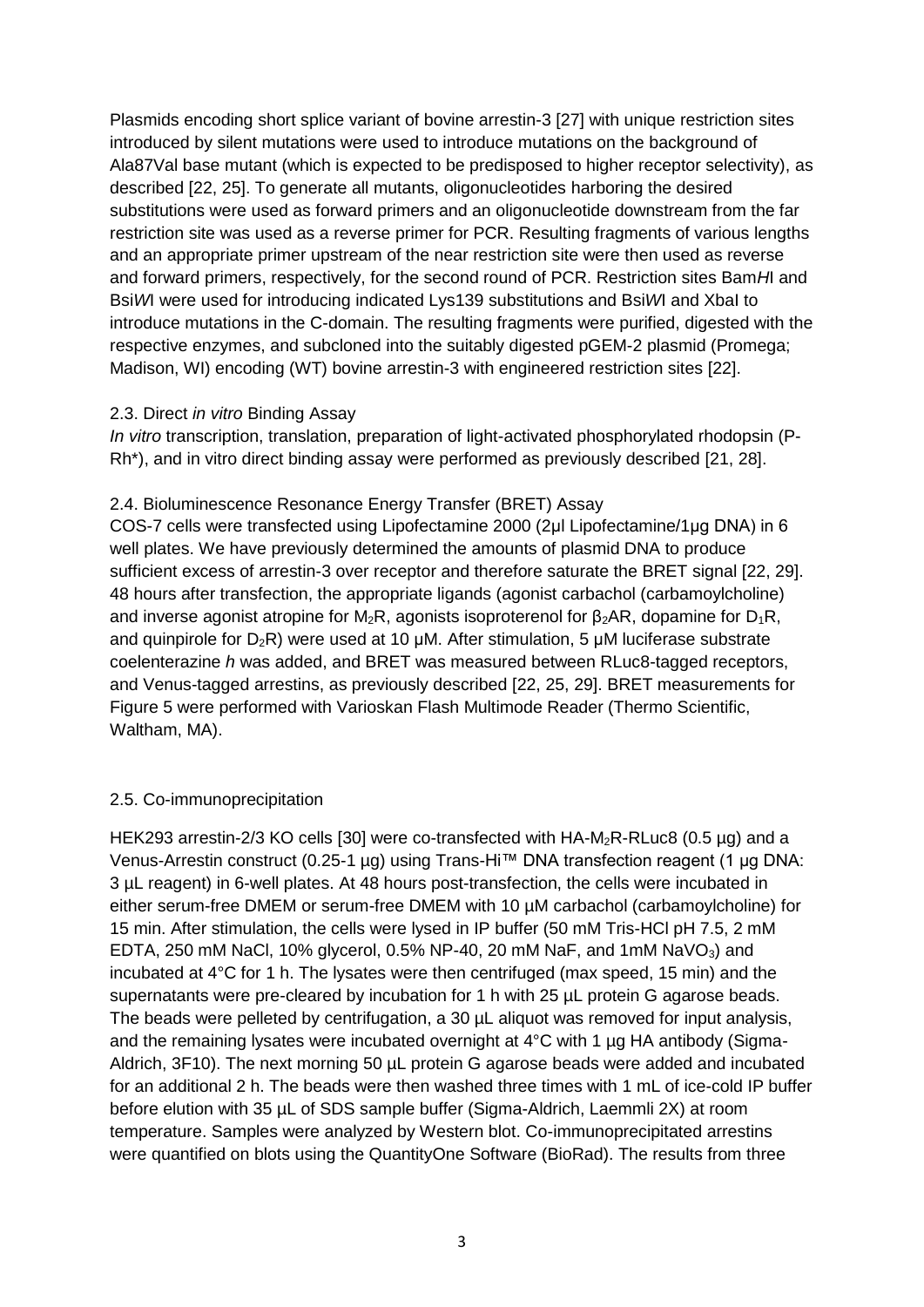independent experiments were statistically analyzed using one-way ANOVA followed by Dunnett's post-hoc test (p<0.05 was considered significant).

## 2.6. Data Analysis and Statistics

GraphPad Prism 5.0 was used to plot the results of BRET experiments (Figs. 2-3), direct binding assay (Fig. 4), and to statistically analyze them, as described [\[22\]](#page-11-19). Protein sequences for multiple sequence alignments were taken from OMA database [\[31\]](#page-12-6). To characterize the level of residue conservation, entropy was calculated for each amino acid position.

# **3. Results**

3.1. Highly conserved lysine residue in the middle-loop differentially effects basal receptor binding.

All four vertebrate arrestins exhibit remarkable conservation of their structures, consisting of two "cup-like" domains [\[23,](#page-11-20) [24,](#page-11-21) [32-35\]](#page-12-7) (Fig. 1A). Within this context, the receptor-binding surface of arrestins comprises the concave sides of both the N- and the Cdomains, as well as the central loops [\[21,](#page-11-18) [36-40\]](#page-12-8). The "middle-loop" [\[41\]](#page-12-9), also called "139 loop" in arrestin-1 [\[42,](#page-12-10) [43\]](#page-12-11), is a flexible region, connecting β-strands VIII and IX in the Ndomain, forming part of the central crest on the receptor interaction surface (Fig. 1A, *blue*). It has been reported that the middle-loop plays an important role in the high selectivity of visual arrestin-1 for P-Rh\* [\[42,](#page-12-10) [44\]](#page-12-12), but its functional role in non-visual arrestins has not been reported in the literature.

Multiple sequence alignment of the middle-loop region shows that lysine139 (in bovine arrestin-3) is highly conserved among all four arrestin subtypes in vertebrates (Fig. 1B). However, various residues (Ile, Ala, Asp, Gln, Arg) are found in invertebrate arrestins in position homologous to Lys139 in arrestin-3 (Fig. 1B; see also [\[13\]](#page-11-12)). Available structures suggest that a putative salt bridge involving this conserved lysine anchors the middle-loop to the receptor-binding "finger-loop" in the basal state of vertebrate arrestins [\[24,](#page-11-21) [44\]](#page-12-12). To test the role of lysine139 in arrestin-3, we substituted it with residues found in the equivalent position in non-vertebrate species. The wide variety of homologues provides interesting substitutions: uncharged (Gln, Ile, Ala), acidic (Asp), and other positively charged (Arg) residues have all appeared at the corresponding position during evolution, among which Ile and Ala represent the least conservative substitutions according to substitution matrices [\[45\]](#page-12-13).

To measure arrestin interactions with GPCRs co-expressed in the same cell, we used bioluminescence resonance energy transfer (BRET) between receptors C-terminally tagged with Renilla luciferase and arrestins N-terminally tagged with Venus, as described [\[9,](#page-11-8) [22,](#page-11-19) [25,](#page-12-0) [29\]](#page-12-4). The middle-loop mutations were introduced in arrestin-3 carrying an Ala87Val mutation, which is found in the corresponding position of arrestin-1. This Val residue is involved in multiple hydrophobic interactions in arrestin-1, and thus responsible for the rigidity of the Ndomain, which is proposed to ensure selective rhodopsin binding. The rationale for using the Ala87Val mutation in these studies is that it could predispose arrestin-3 to higher receptor selectivity, by making its N-domain less flexible. As a negative control, we used the arrestin-3-KNC mutant, in which 12 key receptor-binding residues are replaced with alanines. Arrestin-3-KNC does not demonstrate basal or agonist-induced binding to any GPCR tested so far [\[22,](#page-11-19) [25,](#page-12-0) [29\]](#page-12-4). It is the most appropriate control for bystander BRET, as it has the same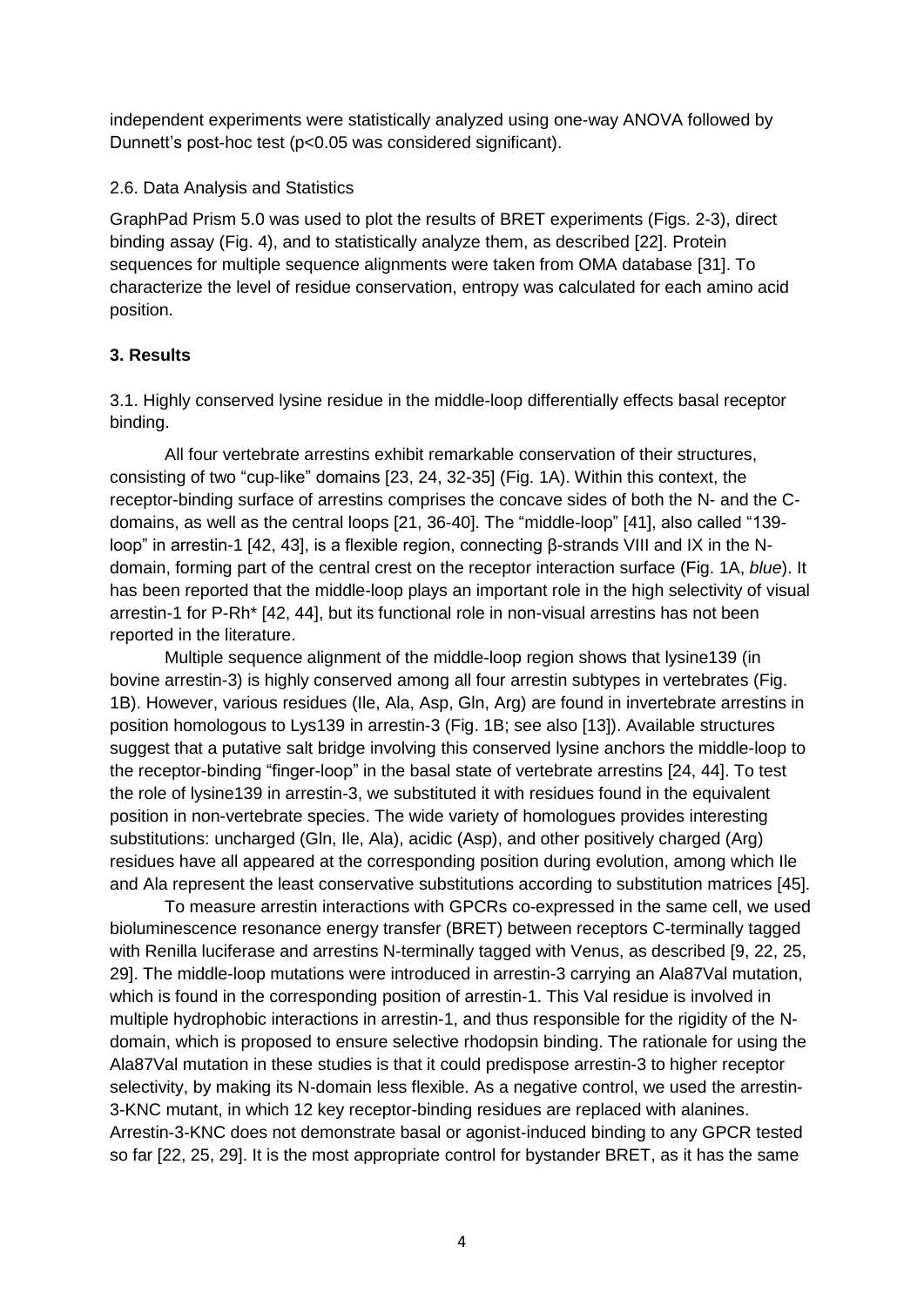molecular weight and therefore is expected to diffuse at the same rate as other arrestin-3 variants.

We tested several Class A GPCRs:  $\beta_2$ -adrenergic ( $\beta_2$ AR), D<sub>1</sub> (D<sub>1</sub>R) and D<sub>2</sub> (D<sub>2</sub>R) dopamine, and  $M_2$  muscarinic ( $M_2R$ ) receptors. In the case of visual arrestin-1, certain mutations in the middle-loop "loosened up" the basal state of the molecule and facilitated arrestin-1 binding to P-Rh\* and non-preferred forms of rhodopsin, light-activated unphosphorylated (Rh\*) and inactive phosphorylated (P-Rh) [\[44,](#page-12-12) [46\]](#page-12-14). Therefore, we first investigated possible "pre-docking" of the arrestin-3 middle-loop mutants to the receptors without agonist stimulation (Fig. 2A). In the case of  $\beta_2AR$ , Lys139 substitutions did not significantly affect basal arrestin binding, whereas we observed receptor-specific changes with the other three GPCRs. The most dramatic were the effects of Lys139Ile substitution, which increased pre-docking to  $M_2R$  more than 3-fold, while decreasing basal interactions with  $D_1R$  and  $D_2R$  (Fig. 2A). Interestingly, while none of the other Lys139 substitutions affected basal binding of arrestin-3 to  $M_2R$ ,  $D_2R$ , or  $\beta_2AR$ , most of them reduced basal binding to  $D_1R$  to varying degrees (Fig. 2A).

The effects of Lys139 substitutions on agonist-induced binding to the tested receptors were remarkably different. The Lys139Ile mutation, which greatly increased the binding to inactive M2, essentially eliminated agonist-induced increase in binding to this receptor (Fig. 2B). Apparently, the interaction between basal  $M_2R$  and arrestin3-Lys139lle mutant reached the maximum possible extent, so that the presence of  $M<sub>2</sub>$  agonist could not further increase binding. None of the other Lys139 substitutions appreciably affected agonist-induced increase of M<sub>2</sub> interaction. The conservative Lys139Arg substitution enhanced agonistinduced binding to the  $\beta_2$ -adrenergic receptor, whereas other mutations did not significantly affect it. The interactions with activated  $D_1R$  were not perturbed by Lys139 substitutions, whereas the effect of  $D_2R$  agonist quinpirole was reduced by the Lys139IIe mutation (Fig. 2B).

#### 3.2. The effects of the perturbation of arrestin-3 C-loop

A recent crystal structure of the visual arrestin-1-rhodopsin complex revealed a direct interaction between the C-loop of arrestin-1 (Fig. 1A, pink) and the receptor [\[26,](#page-12-1) [47\]](#page-12-15). The Cloop connects two  $\beta$ -strands in the C domain of all arrestins, and is found in close proximity to the middle-loop in the basal conformation of all arrestins [\[23,](#page-11-20) [24,](#page-11-21) [32,](#page-12-7) [33\]](#page-12-16). To test the role of this loop in receptor binding, we generated single mutations in the C-loop at three selected positions: Ser246, A248 and Q249. These residues were replaced with residues in homologous positions of invertebrate arrestins [\[13\]](#page-11-12) in the context of the Ala87Val arrestin-3.

Gln249 is the least conservative position of the C-loop (Fig. 1B). While Gln dominates in non-visual arrestins, Tyr and Phe are found at the corresponding place in visual arrestin-1. The Gln249His substitution somewhat increased the basal binding to  $B_2AR$  and  $D_1R$ , but the increase of BRET signal upon isoproterenol or dopamine stimulation were not different from WT arrestin-3.

The replacement of Ala248 with a larger hydrophobic residue Val, yielded enhanced receptor binding upon activation in case of two class A receptors out of four tested (Fig. 3):  $\beta_2$ AR and  $D_2$ R both bound Ala248Val mutant better than WT arrestin-3 or base mutant Ala87Val. However, the basal arrestin-3 binding to these receptors was not affected by Ala248 mutation. The Ala248Val substitution reduced arrestin-3 interaction with inactive  $D_1R$ .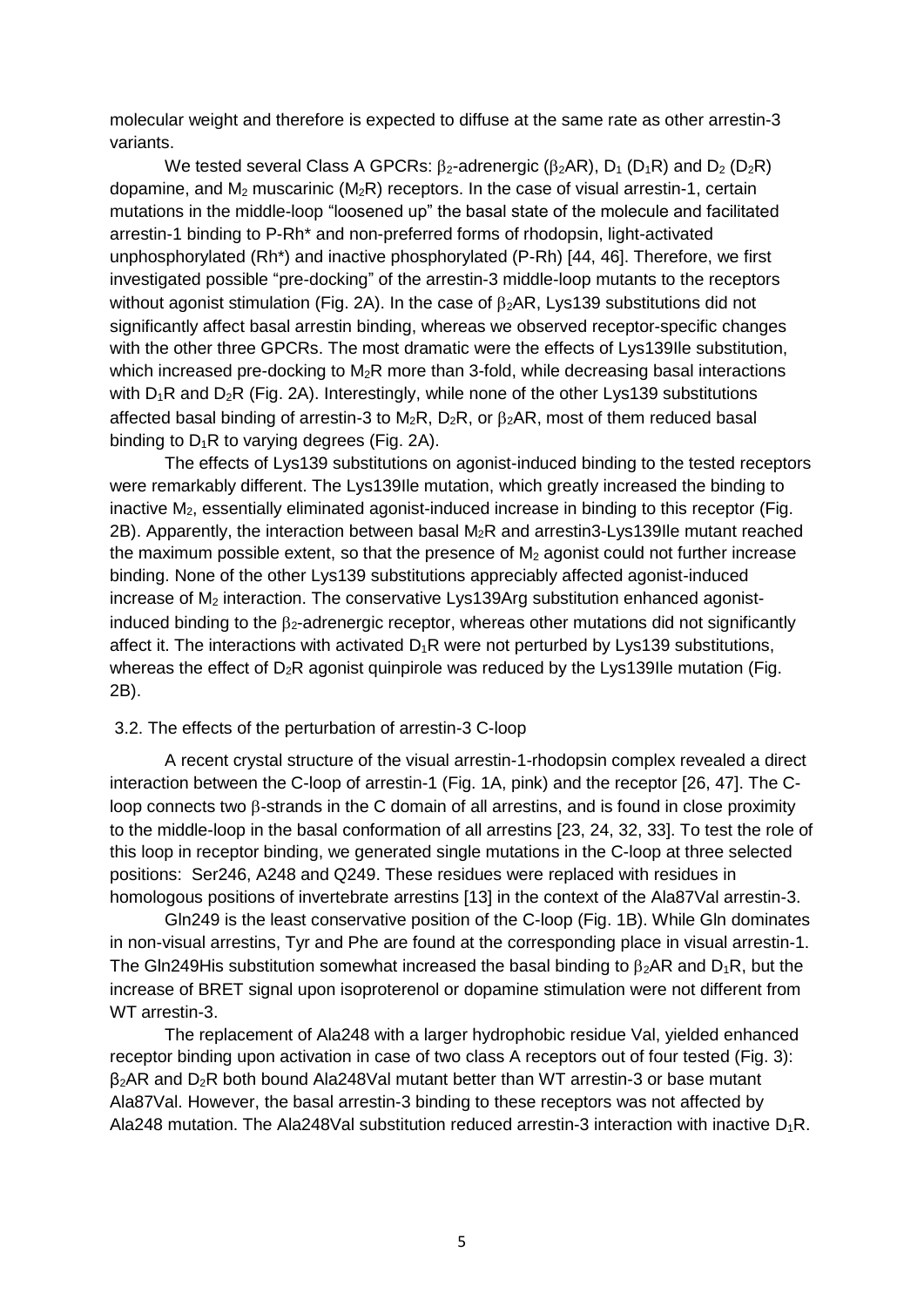Interestingly, neither glutamate nor glutamine substitution of Ser246 in the same loop where Ala248 and Gln249 are localized affected the binding to the four receptors tested (Fig. 3).

#### 3.3 Middle and C-loop of arrestin-3 participate in rhodopsin binding

The crystal structure of the rhodopsin-arrestin-1 complex identifies global conformational changes in receptor-bound arrestin-1 as compared to basal arrestin-1, including an increase in the distance between the middle-loop and C-loop. This particular conformational rearrangement forms cleft that allows binding of the second intracellular loop of rhodopsin [\[26\]](#page-12-1). Arrestin-3 is not a cognate interaction partner of rhodopsin, but can bind to P-Rh\*, although it yields lower binding than arrestin-1 [\[16,](#page-11-22) [19\]](#page-11-16). To test whether the same interaction interface drives non-visual arrestin binding to rhodopsin, we incorporated radiolabeled leucine into untagged arrestin-3 mutants [\[28,](#page-12-3) [48\]](#page-12-17) and performed *in vitro* binding to rhodopsin [\[16,](#page-11-22) [48\]](#page-12-17). We found that the Lys139Ile mutation of arrestin-3 significantly reduced P-Rh\* binding, whereas arrestin-3 harboring other substitutions exhibited binding that was not statistically different from WT (Fig. 4). Intriguingly, a recent report indicates that when the analogous residue in mouse arrestin-1 (Lys 142) is substituted, the conservative Lys142Arg and, to a lesser extent, Lys142His mutation enhanced binding to both P-Rh\*, and Rh\*, whereas alanine and glutamine substitutions did not affect the binding [\[44\]](#page-12-12). Our test of arrestin-3 mutants yielded similar results (Fig. 4). Among C-loop mutations, Ala248Val enhanced arrestin-3 binding, whereas the others did not (Fig. 4).

#### 3.4. Agonist-independent receptor recruitment of arrestin-3-Lys139Ile mutant

Muscarinic acetylcholine receptors display measurable constitutive activity in heterologous expression systems [\[49\]](#page-12-18). This raises the possibility that the high basal binding of arrestin-3-Lys139Ile is due to its preference towards a spontaneously active pool of  $M<sub>2</sub>$ receptors. Therefore, we tested whether the mutant binds the truly inactive receptors, by incubating cells with atropine, a known inverse agonist of the  $M<sub>2</sub>$  receptor [\[49\]](#page-12-18). We found that atropine pretreatment did not decrease the binding of arrestin-3-Lys139Ile, and the agonistindependent binding of the WT arrestin-3 or the A87V base-mutant were not altered, either (Fig. 5). As expected, atropine pretreatment prevented all carbachol-induced BRET changes. These data support the notion that the Lys139Ile mutant binds the inactive conformation of  $M_2R$ .

 As high agonist-independent binding of arrestin-3-Lys139Ile mutant (Fig. 2) is fairly unusual, we tested it using co-immunoprecipitation as an independent method (Fig. 6). To this end, we transfected HEK293 cells made deficient for both non-visual arrestins using CRIPR/Cas9 [\[30\]](#page-12-5) to exclude endogenous arrestin competition with the same  $HA-M<sub>2</sub>R-RLuc8$ and Venus-arrestin-3-Lys139Ile constructs used for BRET (Fig. 2), immunoprecipitated the receptor with anti-HA antibody, and blotted for Venus. In these experiments we used WT arrestin-3 as a positive control and arrestin-3-KNC that does not bind receptors [\[22,](#page-11-19) [25,](#page-12-0) [29\]](#page-12-4), as a negative control (Fig. 5). We found that arrestin-3-Lys139lle binds  $M_2$  muscarinic receptors in the absence of agonists, and the addition of saturating agonist 10  $\mu$ M carbamylcholine does not further increase its binding (Fig. 5). In full agreement with BRET data (Fig. 2), if anything, the addition of the agonist slightly suppresses the interaction of this mutant with  $M_2R$ , although in neither case this trend rose to statistical significance (Fig. 5).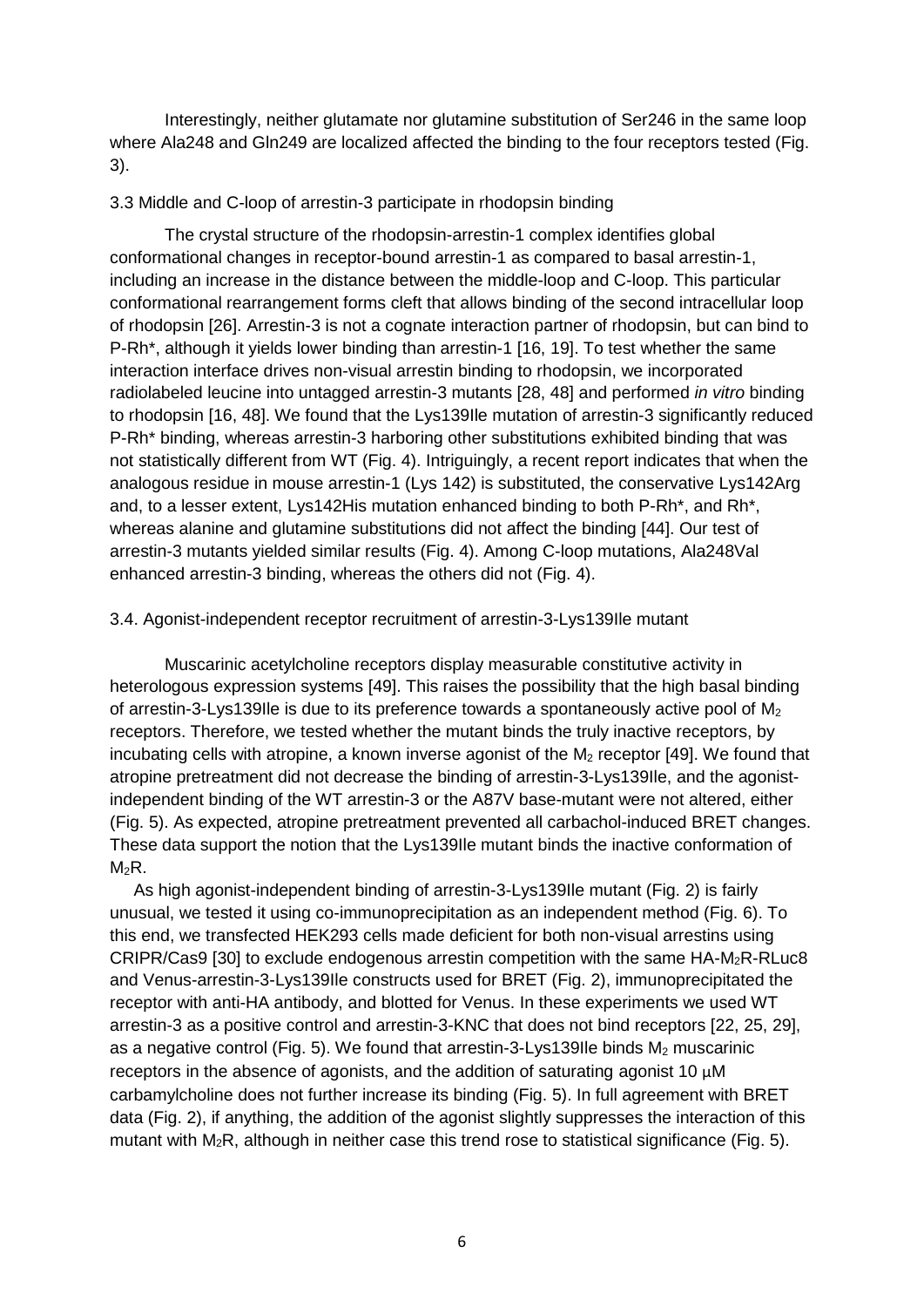#### **4. Discussion**

Arrestins preferentially bind active phosphorylated GPCRs, precluding their coupling to G proteins, facilitating receptor internalization, and/or facilitating G protein-independent signaling [\[50-52\]](#page-12-19). Vertebrates express only four arrestin subtypes [\[13\]](#page-11-12), as compared to hundreds of different GPCRs [\[11,](#page-11-10) [12\]](#page-11-11). Arrestin-1 and arrestin-4 are specialized visual proteins, and are expressed at fairly high levels in photoreceptor cells, where they bind photopigments [\[14,](#page-11-13) [53,](#page-12-20) [54\]](#page-13-0). The two non-visual subtypes, arrestin-2 and -3, are ubiquitously expressed and bind hundreds of different GPCRs [\[13,](#page-11-12) [18,](#page-11-15) [50,](#page-12-19) [55-58\]](#page-13-1). Non-visual arrestins also interact with numerous non-receptor signaling proteins [\[59\]](#page-13-2), orchestrating a second, G protein-independent wave of GPCR signaling [\[13,](#page-11-12) [60,](#page-13-3) [61\]](#page-13-4).

Arrestin-3 is the most promiscuous of the two non-visual subtypes: it interacts with a wide variety of GPCRs [\[18,](#page-11-15) [33,](#page-12-16) [58\]](#page-13-5). Previously, by manipulating the residues on the receptorbinding surface that determine receptor specificity of arrestins [\[20,](#page-11-17) [21\]](#page-11-18), we constructed arrestin-3 mutants with up to 50-fold preference for some GPCR subtypes over others [\[22\]](#page-11-19). In the first set of point mutants the effects of substitutions on agonist-independent "predocking" and agonist-induced increase in arrestin binding to  $\beta_2AR$ ,  $M_2R$ ,  $D_1R$  and  $D_2R$ appeared to correlate [\[22\]](#page-11-19). More extensive mutagenesis of the same regions yielded variants of arrestin-3 that showed virtually no "pre-docking", but normally responded to agonist challenge of neuropeptide Y receptors  $Y_1$  and  $Y_2$  [\[25\]](#page-12-0). None of the mutations tested affected arrestin-3 interactions with  $D_1R$  and  $Y_1$  receptor significantly [\[22,](#page-11-19) [25\]](#page-12-0), suggesting that additional residues might be involved. The crystal structure of the arrestin-1-rhodopsin complex [\[26\]](#page-12-1) revealed direct contacts between rhodopsin and two loops in the central "crest" of the arrestin-1 molecule (Fig. 1A), the middle loop [\[41\]](#page-12-9) and the C-loop [\[26\]](#page-12-1).

Pre-activating mutations destabilize the basal conformation of arrestin, suggesting that fully active arrestin conformation can only be stable in its receptor-bound state. The first crystal structure of pre-activated arrestin-1 in complex with a constitutively active rhodopsin mutant has recently been solved [\[26,](#page-12-1) [47\]](#page-12-15), revealing new aspects of the arrestin-receptor interaction. The structure showed that several distinct contact surfaces mediate arrestin-1 binding to rhodopsin [\[26\]](#page-12-1). One of the critical interaction sites in the center of arrestin molecule is created by the middle and the C-loop, coming from the N- and C-domain, respectively. Receptor binding is accompanied by global conformational changes in arrestin, including ~20° rotation between the N- and C-domain [\[26,](#page-12-1) [62,](#page-13-6) [63\]](#page-13-7).

The middle loop is highly flexible both in free arrestin-1 [\[24,](#page-11-21) [34\]](#page-12-21) and in the rhodopsin complex [\[26\]](#page-12-1). Intramolecular distance measurements in arrestin-1 revealed large movement of the middle loop [\[46\]](#page-12-14). Deletions in this element (called "139-loop" in arrestin-1) enhanced arrestin-1 binding to phosphorylated, light activated rhodopsin (P-Rh\*) and non-preferred forms, light-activated unphosphorylated, inactive phosphorylated rhodopsin, and phosphoopsin [\[44,](#page-12-12) [46\]](#page-12-14). Perturbations in this region also dramatically reduced thermal stability of the protein [\[44\]](#page-12-12) . These results suggest that the presence of this loop contributes to the high selectivity of arrestin-1 for P-Rh\* and stabilizes the basal conformation. Structural data also suggest the existence in the basal state of a salt bridge between Lys142 in the middle-loop and Asp72 in the finger loop (residue numbers correspond to bovine arrestin-1), which might contribute to the stability of the basal conformation.

Here we tested nine mutations in the middle and C-loops of arrestin-3 (Figs. 2-4). The results are consistent with the hypothesis that these elements directly participate in the binding of non-phosphorylated parts of GPCRs, in agreement with the structure of the arrestin-1-rhodopsin complex, where these elements directly contact the receptor [\[26\]](#page-12-1).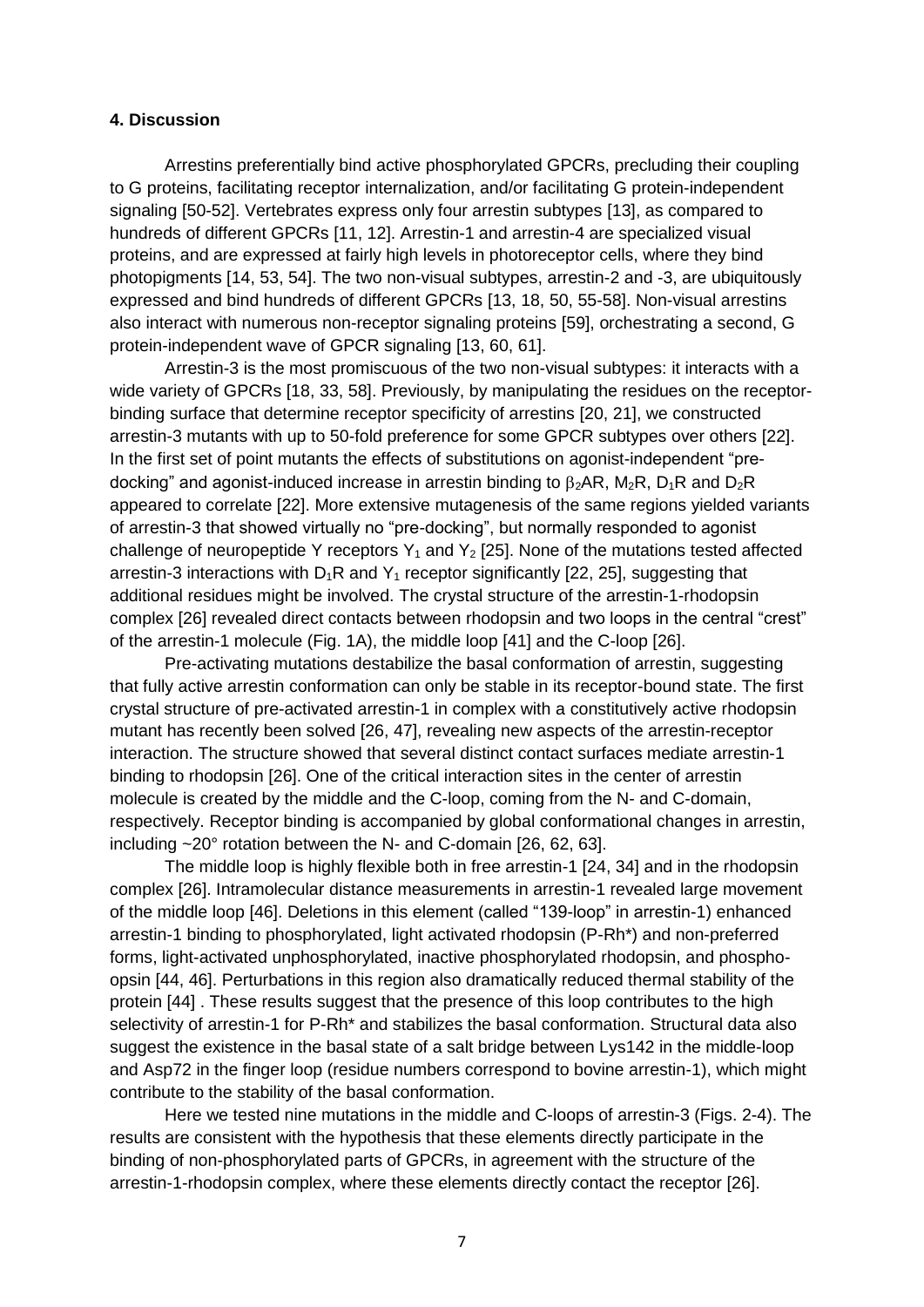Various middle loop and C-loop mutations increase (Lys139Arg, Ala248Val) or decrease (Lys139Ile) GPCR binding in receptor-specific manner (Figs. 2-4). Based on the current model of arrestin activation [\[5,](#page-11-4) [64\]](#page-13-8), arrestin binding to the receptor can be increased via two distinct mechanisms: destabilization of the basal conformation [\[10,](#page-11-9) [44,](#page-12-12) [46,](#page-12-14) [65-67\]](#page-13-9) or changing the residues that contact the receptor [\[37,](#page-12-22) [68\]](#page-13-10). The mutations of the first type tend to increase the binding to all GPCRs indiscriminately [\[16,](#page-11-22) [17\]](#page-11-23). Since the effects of the mutations tested here are receptor subtype-specific (Figs. 2-4), it is likely that targeted residues are in the arrestin-receptor interface, similar to previously characterized mutants [\[22,](#page-11-19) [25\]](#page-12-0).

However, there is a difference. All earlier constructed mutants with enhanced receptor specificity demonstrated lower than WT arrestin-3 binding to some receptors. The specificity was achieved by large reduction of binding to some GPCRs with minimal to no reduction of the interactions with others [\[22,](#page-11-19) [25\]](#page-12-0). Several mutants tested here demonstrate an increase in binding to certain GPCRs: Lys139lle dramatically enhances the binding to inactive  $M_2R$ , to the level where agonist stimulation of this receptor does not produce any effect (Fig. 2). Interestingly, the same mutation reduces arrestin-3 binding to  $D_1$  and  $D_2$  dopaminergic receptors (Figs. 2,4). While none of the previously tested mutations appreciably affected arrestin-3 binding to  $D_1R$ , one mutation in this series, Gln249His, enhanced it, whereas two others, Lys139Ile and Ala248Val, decreased it (Figs. 2,3). In fact, Ala248Val selectively reduced the binding to  $D_1R$ , while increasing the binding to rhodopsin,  $D_2R$ , and  $\beta_2AR$  (Figs. 3,4). Thus, manipulation of these residues, which are likely engaged by the receptor directly, yielded arrestin-3 variants where receptor preference was achieved by selective increase in the binding to some GPCRs, rather than solely by receptor-specific reduction of the binding (Figs. 2,3,7). For the sake of clarity, we presented receptor preference of the biased arrestin mutants as radar charts, which show that some point mutations yield 2-5-fold selectivity toward certain receptors over others (Fig. 7). Importantly, the magnitude and direction of bias is strongly dependent on the activation state of the receptors (Fig. 7).

Cellular signaling is regulated by a complex network of protein-protein interactions [\[69-71\]](#page-13-11). The majority of the therapeutically used agents are small molecules, which have limited ability to interact with flat or disordered protein elements mediating these interactions [\[72,](#page-13-12) [73\]](#page-13-13). Manipulation of these interactions by changing expression levels of proteins involved affects every function of proteins in question, not the one function that needs to be targeted [\[74\]](#page-13-14). Custom-designed signaling proteins can overcome this limitation, and selectively enhance or disrupt individual protein-protein interactions [\[22,](#page-11-19) [75-77\]](#page-13-15). Arrestins play a role in many critical cellular functions, including cell death and survival [\[13,](#page-11-12) [60,](#page-13-3) [78-80\]](#page-13-16). All of their effects are mediated through direct binding to other proteins, which gives arrestins exceptional potential in protein-based therapy [\[22\]](#page-11-19). The putative usefulness of an enhanced arrestin molecule in compensational gene therapy has already been proven with an enhanced form of arrestin-1, which prolonged photoreceptor survival and improved rod function in rhodopsin kinase-deficient mice [\[10\]](#page-11-9). Non-visual arrestins can be pre-activated by homologous mutations [\[16,](#page-11-22) [17,](#page-11-23) [81,](#page-13-17) [82\]](#page-13-18). Enhanced versions of non-visual arrestins can quench hyperactive GPCRs in all cell types where excessive receptor signaling underlies disease state [\[1,](#page-11-0) [2\]](#page-11-1). However, broad receptor specificity of non-visual arrestins does not allow specific targeting of the receptor of interest. Our data demonstrate that there are many ways of narrowing receptor specificity of even the most promiscuous non-visual subtype, arrestin-3, paving the way to the construction of arrestin mutants with therapeutic potential.

## **5. Conclusions**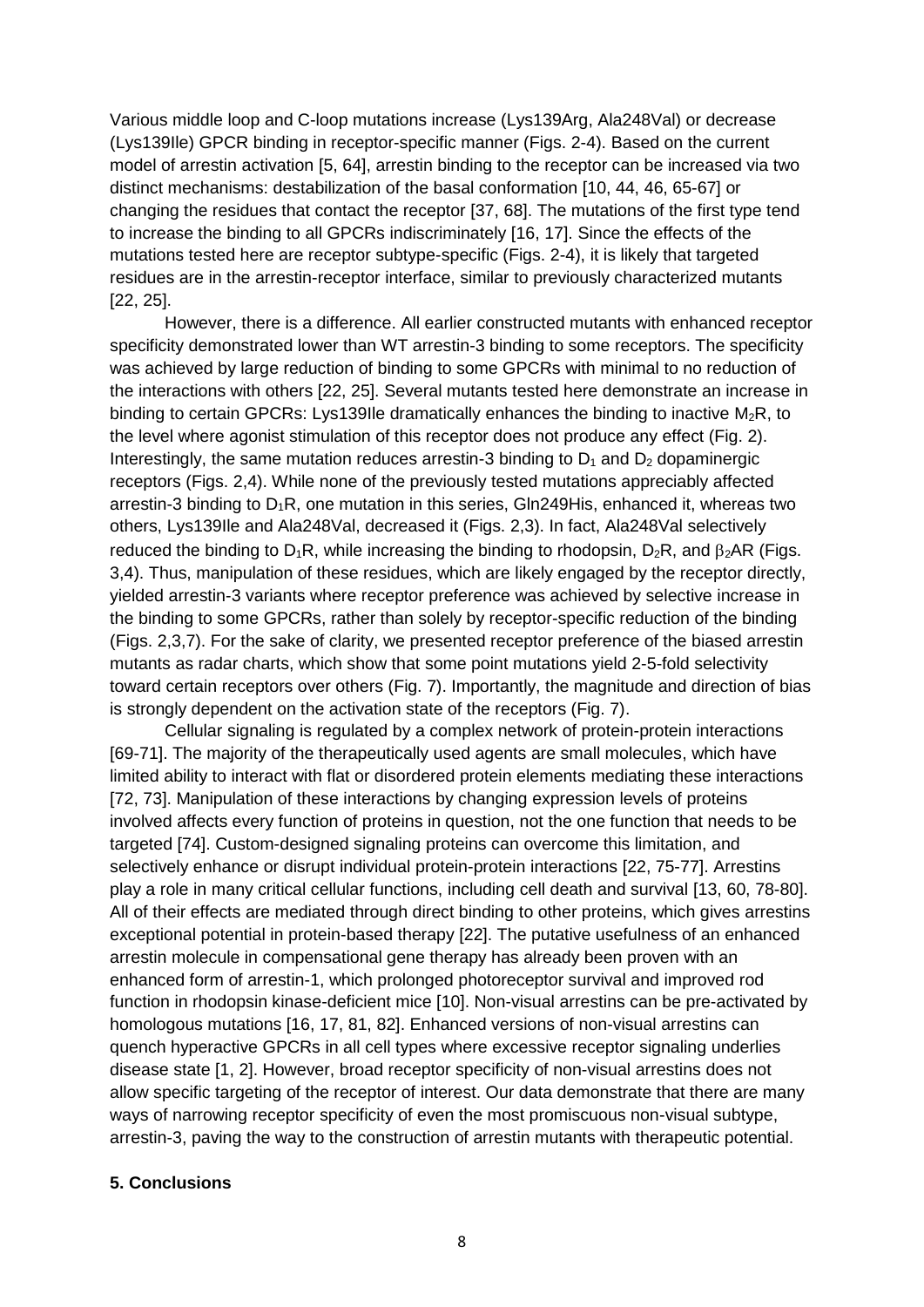Here we show that the middle-loop (called 139-loop in arrestin-1) and the C-loop are important parts of the receptor-binding surface of arrestin-3, and that the manipulation of these segments yields subtype-selective changes of non-visual arrestin interactions with different GPCRs. One of the introduced mutations, Lys139Ile, has resulted in high-affinity basal (agonist-independent) binding of arrestin-3 to  $M<sub>2</sub>$  muscarinic receptor, while reducing the agonist-induced interaction with  $D<sub>2</sub>$  dopamine receptor. Subtype-specific increase in receptor binding described here can enhance the specificity of non-visual arrestins in a different way than in previous studies, where a decrease of arrestin-3 binding to certain receptor subtypes enhanced the receptor specificity of arrestin-3.

## **Acknowledgements**

 Funded by Hungarian National Research, Development and Innovation Fund (K 116954 to LH) and NIH grants GM109955 and GM077561 (VVG), GM129569 (TMI) and DA043680 (TMI/VVG).

## **Abbreviations**

| arrestin-3 KNC  | arrestin-3 Lys11Ala, Lys12Ala, Leu49Ala, Asp51Ala, Arg52Ala,<br>Leu69Ala, Tyr239Ala, Asp241Ala, Cys252Ala, Pro253Ala,<br>Asp260Ala, and Gln262Ala |
|-----------------|---------------------------------------------------------------------------------------------------------------------------------------------------|
| <b>BRET</b>     | Bioluminescence Resonance Energy Transfer                                                                                                         |
| <b>GPCR</b>     | G protein-coupled receptor                                                                                                                        |
| $\beta_2AR$     | $\beta$ <sub>2</sub> -adrenergic receptor                                                                                                         |
| $D_1R$ , $D_2R$ | $D_1$ dopamine receptor, $D_2$ dopamine receptor                                                                                                  |
| $M_2R$          | $M2$ muscarinic receptor                                                                                                                          |

# **Figure legends:**

# **Fig. 1. Structure and sequence of the middle and C-loops of arrestins.**

**A**. Crystal structure of rhodopsin-bound arrestin-1 (Protein Data Bank entry 4ZWJ [\[26\]](#page-12-1)). The middle and C-loops are shown in blue and pink, respectively. Residues mutated in this study are shown as CPK. **B.** Multiple sequence alignment of arrestin-1 (Arr1), arrestin-3 (Arr3) and arrestin homologs (Arr) from invertebrate species. Residues mutated in this study are highlighted. Bar graph under the alignment shows the extent of residue conservation at each position.

# **Fig. 2. Basal and agonist-induced binding of Lys139 mutants to GPCRs.**

**A.** Basal (agonist-independent) association of the indicated luciferase-tagged receptor and wild type or mutant Venus-Arrestin-3 in COS-7 cells at 10 minutes of vehicle treatment. Nonspecific (bystander) BRET was measured using non-receptor-binding arrestin-3 mutant (Arrestin3-KNC[\[22,](#page-11-19) [29\]](#page-12-4)). Net BRET ratio was calculated by subtracting non-specific BRET from the raw BRET data in each experiment. **B.** The agonist-induced arrestin-3 recruitment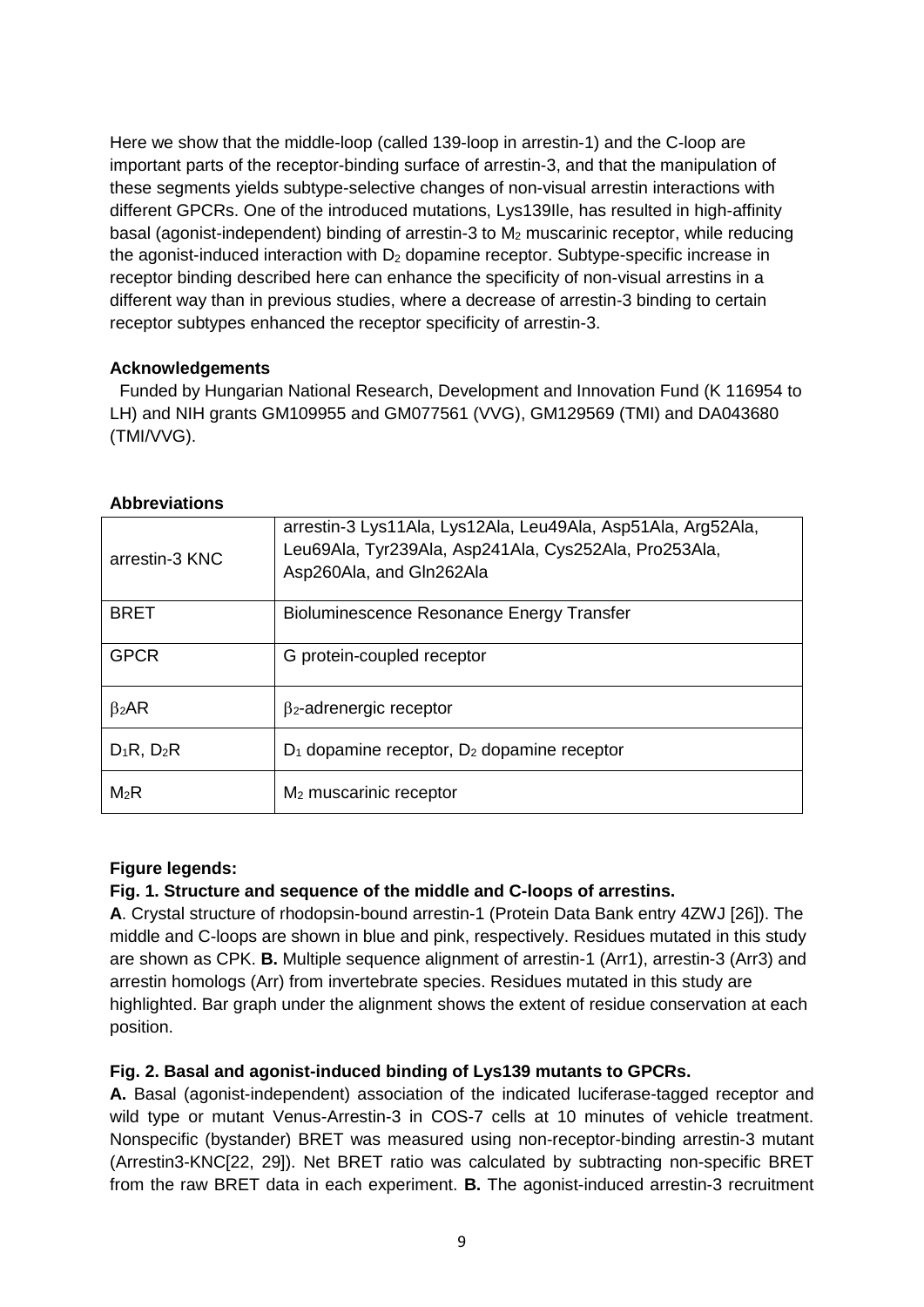to indicated receptors. The BRET change (ΔBRET) was determined by the difference between the BRET ratio between ligand and vehicle treated cells (nonspecific BRET was subtracted from both). Means  $\pm$  S.E. of at least three independent experiments are shown. Each experiment was performed in quadruplicate. Statistical significance was determined by one-way ANOVA, followed by Dunnett's post-hoc test: \*, *p* < 0.05; \*\*, *p* < 0.01; \*\*\*, *p* < 0.001, as compared with A87V base mutant binding to each receptor.

# **Fig. 3. The effect of C-loop mutations on basal and agonist-induced receptor binding.**

**A.** Basal BRET (net BRET ratio) and **B.** agonist-induced BRET change (delta BRET) between indicated luciferase-tagged receptors and Venus-tagged arrestin-3 C-loop mutants was calculated, as described in the legend to Fig. 2. The cells were stimulated for 10 minutes with the appropriate agonist. BRET ratio obtained with negative control (arrestin-3 KNC [\[25,](#page-12-0) [83\]](#page-13-19)) was subtracted. Means  $\pm$  S.E. of at least three independent experiments are shown. Each experiment was performed in quadruplicate. Statistical significance was determined by one-way ANOVA: \*, *p* < 0.05; \*\*, *p* < 0.01; \*\*\*, *p* < 0.001, as compared with A87V base mutant binding to each receptor.

# **Fig. 4. Direct binding of arrestin-3 mutants to light-activated phosphorylated rhodopsin.**

WT and mutant forms of arrestin3 produced in cell-free translation in the presence of radiolabeled leucine (2 nM) were incubated with 0.3 ug of light-activated phosphorylated rhodopsin (P-Rh\*) for 5 min at 37 °C. Free and rhodopsin-bound arrestins were separated by gel filtration on 2-ml Sepharose 2B-CL columns. The amount of bound arrestin eluting with rhodopsin-containing membranes was quantified by scintillation counting. Non-specific binding (in the absence of rhodopsin) was subtracted. Means  $\pm$  S.D. of three independent experiments performed in duplicate are shown. The data were analyzed by one-way ANOVA with arrestin type as the main factor, followed by Dunnett's post-hoc test.

**Fig. 5. Lys139lle mutant binds inactive M<sub>2</sub>R.** COS-7 cells co-expressing M<sub>2</sub>R-RLuc8 and indicated form of Venus-arrestin-3. Cells were pretreated for 5 minutes with vehicle or 10 µM inverse agonist atropine [\[49\]](#page-12-18), and stimulated with carbamylcholine as in Fig. 2. Raw BRET ratios are shown. Basal arrestin-3 binding was not altered by atropine treatment. \*,p<0.05 (vs. vehicle control), analyzed with one-way repeated measures ANOVA, followed by Dunnett post-hoc test. Atropine prevented the effects of carbachol. #,p<0.05 (significant interaction between the two treatments), analyzed with two-way repeated measures ANOVA, followed by Bonferroni post-hoc test.

**Fig. 6. Co-immunoprecipitation of Venus-arrestin constructs with M2R.** HEK arrestin-2/3 KO cells [\[30\]](#page-12-5) were co-transfected with Venus-arrestin constructs and HA-M2R-RLuc8. After 48 h, the cells were incubated in either serum-free media alone, or serum-free media with 10 µM carbamylcholine for 15 min. The cells were lysed in IP buffer (50 mM Tris-HCl pH 7.5, 2 mM EDTA, 250 mM NaCl, 10% glycerol, 0.5% NP-40, 20 mM NaF, and 1mM Na $VO<sub>3</sub>$ ) and the supernatant was cleared by centrifugation at max speed for 15 min, then pre-cleared with protein G agarose. The supernatant was immunoprecipitated using a rat HA antibody against HA-M2R-Rluc8. The input (IB) and immunoprecipitated material (IP) were subjected to Western blotting to detect HA and GFP, as indicated. The GFP blot of the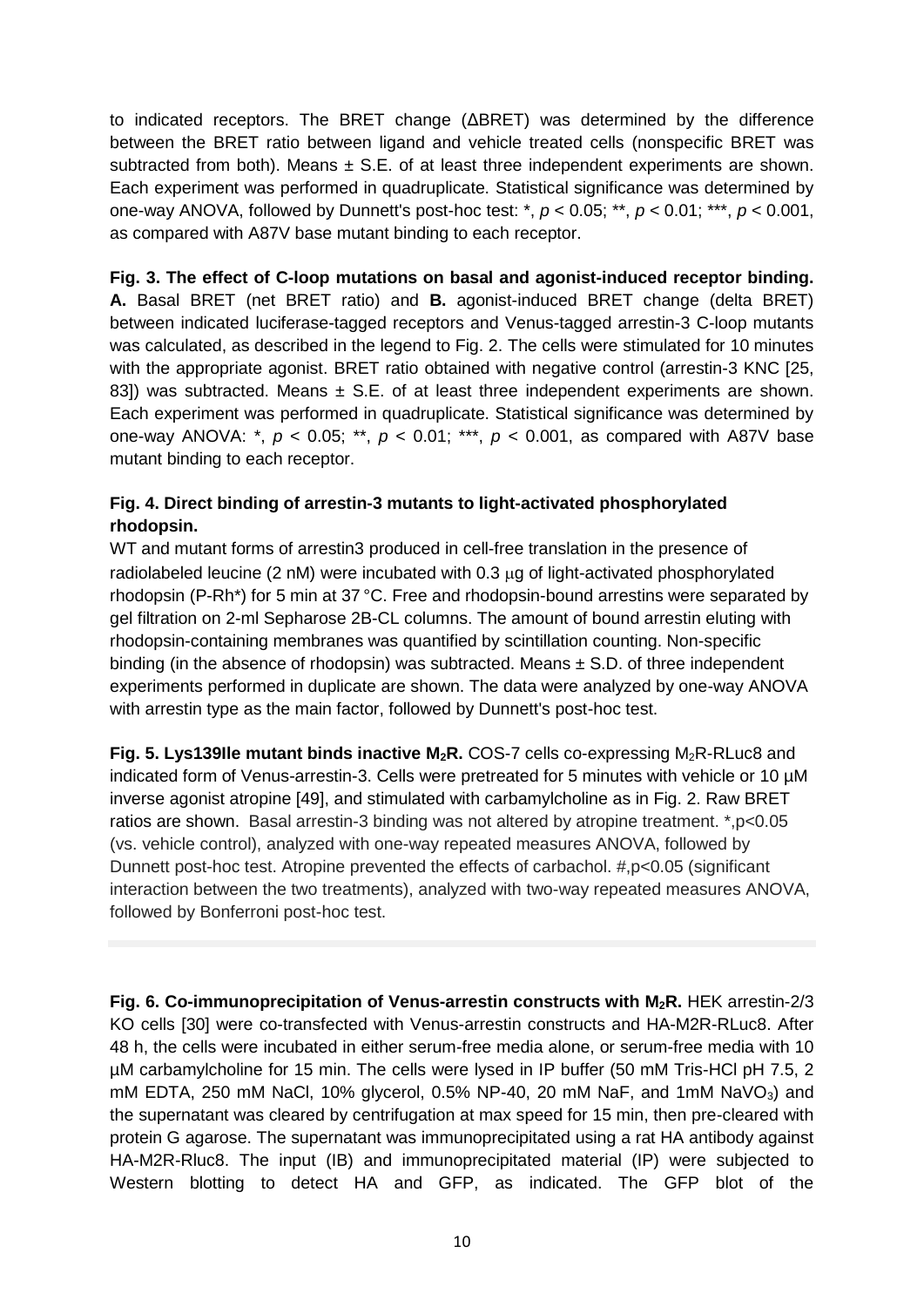immunoprecipitated samples was analyzed using Versadoc. The results were statistically analyzed using one-way ANOVA followed by Dunnett's post-hoc test. The difference with KNC is shown (\*, p<0.05, n=3). The effect of agonist treatment on Venus-arrestin-3 (K139I) was not statistically significant (n.s).

# **Fig. 7. Receptor selectivity of arrestin-3 mutants.**

Each receptor pair is provided a radially arranged axis that starts from the centre. The relative binding of each arrestin-3 mutant was plotted along all axes, and the connected values create a polygon. The binding ratio of wild type arrestin-3 was set at 1 for each receptor pair. If the relative binding is greater than 1, the indicated arrestin has a preference for the first member of the receptor pair (receptor1/receptor2). Panel A shows the basal arrestin interactions. The green regular hexagon indicates wild type arrestin. Only those mutants are highlighted that have at least a 1.5-fold bias against one receptor. Panel B shows the selectivity of the arrestin3 mutants after ligand treatment.

# **References**

<span id="page-11-0"></span>[1] Schoneberg T, Schulz A, Biebermann H, Hermsdorf T, Rompler H, Sangkuhl K, Pharmacology & therapeutics. 2004;104:173-206.

<span id="page-11-1"></span>[2] Stoy H, Gurevich VV, Genes Dis. 2015;2:108-132.

<span id="page-11-2"></span>[3] Russo D, Arturi F, Schlumberger M, Caillou B, Monier R, Filetti S, Suarez HG, Oncogene. 1995;11:1907-1911.

<span id="page-11-3"></span>[4] Hebrant A, van Staveren WC, Maenhaut C, Dumont JE, Leclere J, Eur J Endocrinol. 2011;164:1-9.

<span id="page-11-4"></span>[5] Gurevich VV, Gurevich EV, Trends Pharmacol Sci. 2004;25:105-111.

<span id="page-11-5"></span>[6] Kuhn H, Hall SW, Wilden U, FEBS Lett. 1984;176:473-478.

<span id="page-11-6"></span>[7] Wilden U, Hall SW, Kühn H, Proceedings of the National Academy of Sciences. 1986;83:1174- 1178.

<span id="page-11-7"></span>[8] Kim YM, Benovic JL, J Biol Chem. 2002;277:30760-30768.

<span id="page-11-8"></span>[9] Gimenez LE, Vishnivetskiy SA, Gurevich VV, Handbook of experimental pharmacology. 2014;219:153-170.

<span id="page-11-9"></span>[10] Song X, Vishnivetskiy SA, Gross OP, Emelianoff K, Mendez A, Chen J, Gurevich EV, Burns ME, Gurevich VV, Curr Biol. 2009;19:700-705.

<span id="page-11-10"></span>[11] Fredriksson R, Lagerström MC, Lundin LG, Schiöth HB, Mol Pharmacol. 2003;63:1256-1272.

<span id="page-11-11"></span>[12] Bockaert J, Pin JP, EMBO J. 1999;18:1723-1729.

<span id="page-11-12"></span>[13] Gurevich EV, Gurevich VV, Genome Biol. 2006;7:236.

<span id="page-11-13"></span>[14] Nikonov SS, Brown BM, Davis JA, Zuniga FI, Bragin A, Pugh EN, Jr, Craft CM, Neuron. 2008;59:462-474.

<span id="page-11-14"></span>[15] Gurevich VV, J Biol Chem. 1998;273:15501-15506.

<span id="page-11-22"></span>[16] Celver J, Vishnivetskiy SA, Chavkin C, Gurevich VV, J Biol Chem. 2002;277:9043-9048.

<span id="page-11-23"></span>[17] Kovoor A, Celver J, Abdryashitov RI, Chavkin C, Gurevich VV, J Biol Chem. 1999;274:6831-6834.

<span id="page-11-15"></span>[18] Barak LS, Ferguson SS, Zhang J, Caron MG, J Biol Chem. 1997;272:27497-27500.

<span id="page-11-16"></span>[19] Gurevich VV, Dion SB, Onorato JJ, Ptasienski J, Kim CM, Sterne-Marr R, Hosey MM, Benovic JL, J Biol Chem. 1995;270:720-731.

<span id="page-11-17"></span>[20] Vishnivetskiy SA, Hosey MM, Benovic JL, Gurevich VV, J Biol Chem. 2004;279:1262-1268.

<span id="page-11-18"></span>[21] Vishnivetskiy SA, Gimenez LE, Francis DJ, Hanson SM, Hubbell WL, Klug CS, Gurevich VV, J Biol Chem. 2011;286:24288-24299.

<span id="page-11-19"></span>[22] Gimenez LE, Vishnivetskiy SA, Baameur F, Gurevich VV, J Biol Chem. 2012;287:29495-29505.

<span id="page-11-20"></span>[23] Han M, Gurevich VV, Vishnivetskiy SA, Sigler PB, Schubert C, Structure. 2001;9:869-880.

<span id="page-11-21"></span>[24] Hirsch JA, Schubert C, Gurevich VV, Sigler PB, Cell. 1999;97:257-269.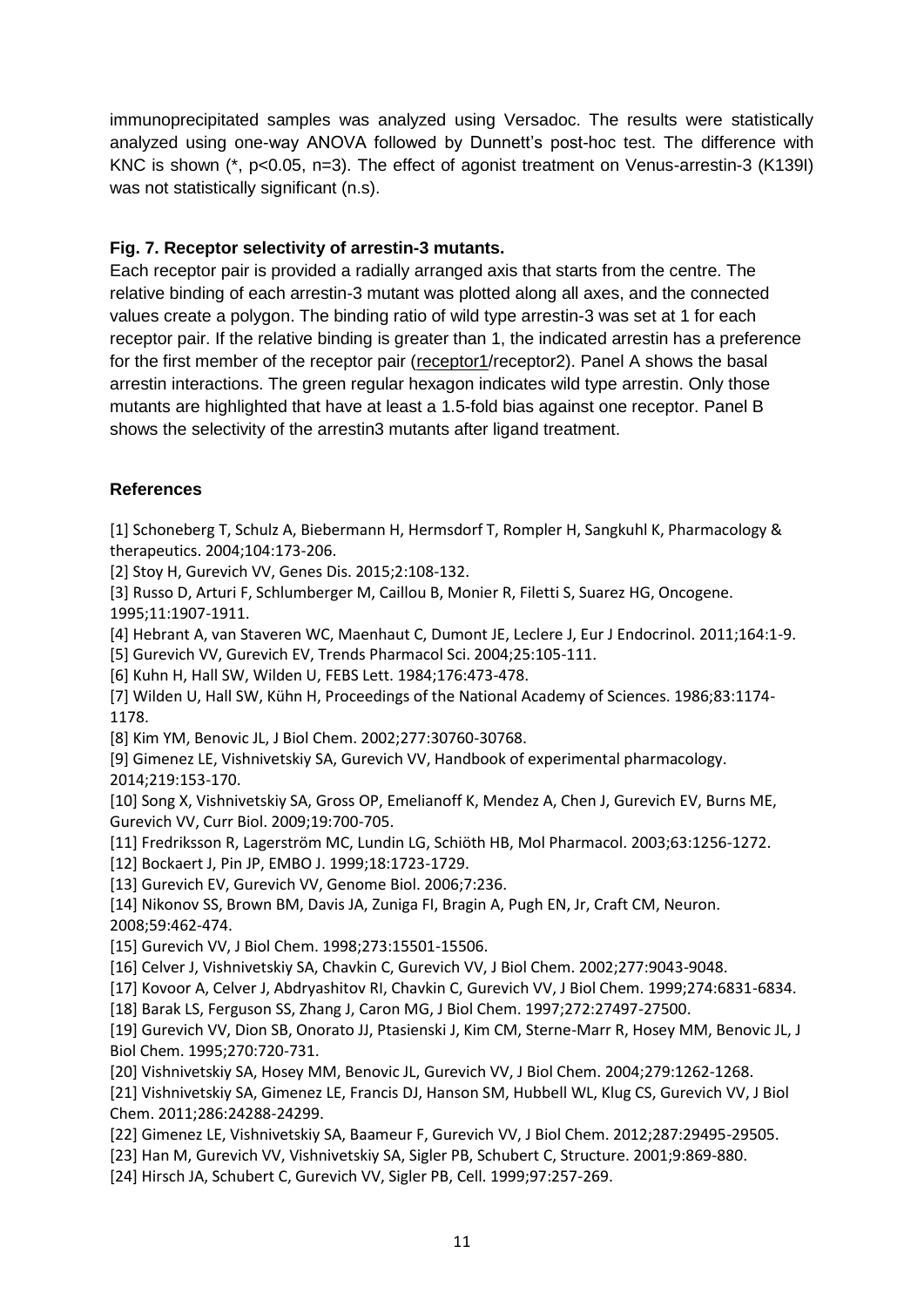<span id="page-12-0"></span>[25] Gimenez LE, Babilon S, Wanka L, Beck-Sickinger AG, Gurevich VV, Cellular signalling. 2014;26:1523-1531.

<span id="page-12-1"></span>[26] Kang Y, Zhou XE, Gao X, He Y, Liu W, Ishchenko A, Barty A, White TA, Yefanov O, Han GW, Xu Q, de Waal PW, Ke J, Tan MH, Zhang C, Moeller A, West GM, Pascal BD, Van Eps N, Caro LN,

Vishnivetskiy SA, Lee RJ, Suino-Powell KM, Gu X, Pal K, Ma J, Zhi X, Boutet S, Williams GJ,

Messerschmidt M, Gati C, Zatsepin NA, Wang D, James D, Basu S, Roy-Chowdhury S, Conrad CE, Coe J, Liu H, Lisova S, Kupitz C, Grotjohann I, Fromme R, Jiang Y, Tan M, Yang H, Li J, Wang M, Zheng Z, Li D, Howe N, Zhao Y, Standfuss J, Diederichs K, Dong Y, Potter CS, Carragher B, Caffrey M, Jiang H, Chapman HN, Spence JC, Fromme P, Weierstall U, Ernst OP, Katritch V, Gurevich VV, Griffin PR,

Hubbell WL, Stevens RC, Cherezov V, Melcher K, Xu HE, Nature. 2015;523:561-567.

<span id="page-12-2"></span>[27] Sterne-Marr R, Gurevich VV, Goldsmith P, Bodine RC, Sanders C, Donoso LA, Benovic JL, J Biol Chem. 1993;268:15640-15648.

<span id="page-12-3"></span>[28] Gurevich VV, Benovic JL, J Biol Chem. 1992;267:21919-21923.

<span id="page-12-4"></span>[29] Gimenez LE, Kook S, Vishnivetskiy SA, Ahmed MR, Gurevich EV, Gurevich VV, J Biol Chem. 2012;287:9028-9040.

<span id="page-12-5"></span>[30] Alvarez-Curto E, Inoue A, Jenkins L, Raihan SZ, Prihandoko R, Tobin AB, Milligan G, J Biol Chem. 2016;291:27147-27159.

<span id="page-12-6"></span>[31] Altenhoff AM, Skunca N, Glover N, Train CM, Sueki A, Pilizota I, Gori K, Tomiczek B, Muller S, Redestig H, Gonnet GH, Dessimoz C, Nucleic acids research. 2015;43:D240-249.

<span id="page-12-7"></span>[32] Sutton RB, Vishnivetskiy SA, Robert J, Hanson SM, Raman D, Knox BE, Kono M, Navarro J, Gurevich VV, Journal of molecular biology. 2005;354:1069-1080.

<span id="page-12-16"></span>[33] Zhan X, Gimenez LE, Gurevich VV, Spiller BW, Journal of molecular biology. 2011;406:467-478.

<span id="page-12-21"></span>[34] Granzin J, Wilden U, Choe HW, Labahn J, Krafft B, Buldt G, Nature. 1998;391:918-921.

[35] Milano SK, Pace HC, Kim YM, Brenner C, Benovic JL, Biochemistry. 2002;41:3321-3328.

<span id="page-12-8"></span>[36] Hanson SM, Francis DJ, Vishnivetskiy SA, Kolobova EA, Hubbell WL, Klug CS, Gurevich VV, Proc Natl Acad Sci U S A. 2006;103:4900-4905.

<span id="page-12-22"></span>[37] Hanson SM, Gurevich VV, J Biol Chem. 2006;281:3458-3462.

[38] Ohguro H, Palczewski K, Walsh KA, Johnson RS, Protein Sci. 1994;3:2428-2434.

[39] Pulvermuller A, Schroder K, Fischer T, Hofmann KP, J Biol Chem. 2000;275:37679-37685.

[40] Szczepek M, Beyriere F, Hofmann KP, Elgeti M, Kazmin R, Rose A, Bartl FJ, von Stetten D, Heck M, Sommer ME, Hildebrand PW, Scheerer P, Nature communications. 2014;5:4801.

<span id="page-12-9"></span>[41] Shukla AK, Manglik A, Kruse AC, Xiao K, Reis RI, Tseng WC, Staus DP, Hilger D, Uysal S, Huang LY, Paduch M, Tripathi-Shukla P, Koide A, Koide S, Weis WI, Kossiakoff AA, Kobilka BK, Lefkowitz RJ, Nature. 2013;497:137-141.

<span id="page-12-10"></span>[42] Kim M, Vishnivetskiy SA, Van Eps N, Alexander NS, Cleghorn WM, Zhan X, Hanson SM, Morizumi T, Ernst OP, Meiler J, Gurevich VV, Hubbell WL, Proc Nat Acad Sci USA. 2012;109:18407-18412.

<span id="page-12-11"></span>[43] Zhuang T, Chen Q, Cho M-K, Vishnivetskiy SA, Iverson TI, Gurevich VV, C.R. S, Proc Nat Acad Sci USA. 2013;110:942-947.

<span id="page-12-13"></span><span id="page-12-12"></span>[44] Vishnivetskiy SA, Baameur F, Findley KR, Gurevich VV, J Biol Chem. 2013;288:11741-11750. [45] Henikoff S, Henikoff JG, Proc Nat Acad Sci USA. 1992;89:10915-10919.

<span id="page-12-14"></span>[46] Kim M, Vishnivetskiy SA, Van Eps N, Alexander NS, Cleghorn WM, Zhan X, Hanson SM, Morizumi T, Ernst OP, Meiler J, Gurevich VV, Hubbell WL, Proc Natl Acad Sci U S A. 2012;109:18407-18412.

<span id="page-12-15"></span>[47] Zhou XE, Gao X, Barty A, Kang Y, He Y, Liu W, Ishchenko A, White TA, Yefanov O, Han GW, Xu Q, de Waal PW, Suino-Powell KM, Boutet S, Williams GJ, Wang M, Li D, Caffrey M, Chapman HN, Spence

JC, Fromme P, Weierstall U, Stevens RC, Cherezov V, Melcher K, Xu HE, Sci Data. 2016;3:160021.

<span id="page-12-17"></span>[48] Gurevich VV, Benovic JL, J Biol Chem. 1993;268:11628-11638.

<span id="page-12-18"></span>[49] Nelson CP, Nahorski SR, Challiss RA, J Pharmacol Exp Ther. 2006;316:279-288.

<span id="page-12-19"></span>[50] Gurevich VV, Gurevich EV, Pharm Ther. 2006;110:465-502.

[51] Walther C, Ferguson SS, Prog Mol Biol Transl Sci. 20134;118:93-113.

[52] Luttrell LM, Gesty-Palmer D, Pharmacological reviews. 2010;62:305-330.

<span id="page-12-20"></span>[53] Gurevich VV, Hanson SM, Song X, Vishnivetskiy SA, Gurevich EV, Prog Retin Eye Res. 2011;30:405-430.